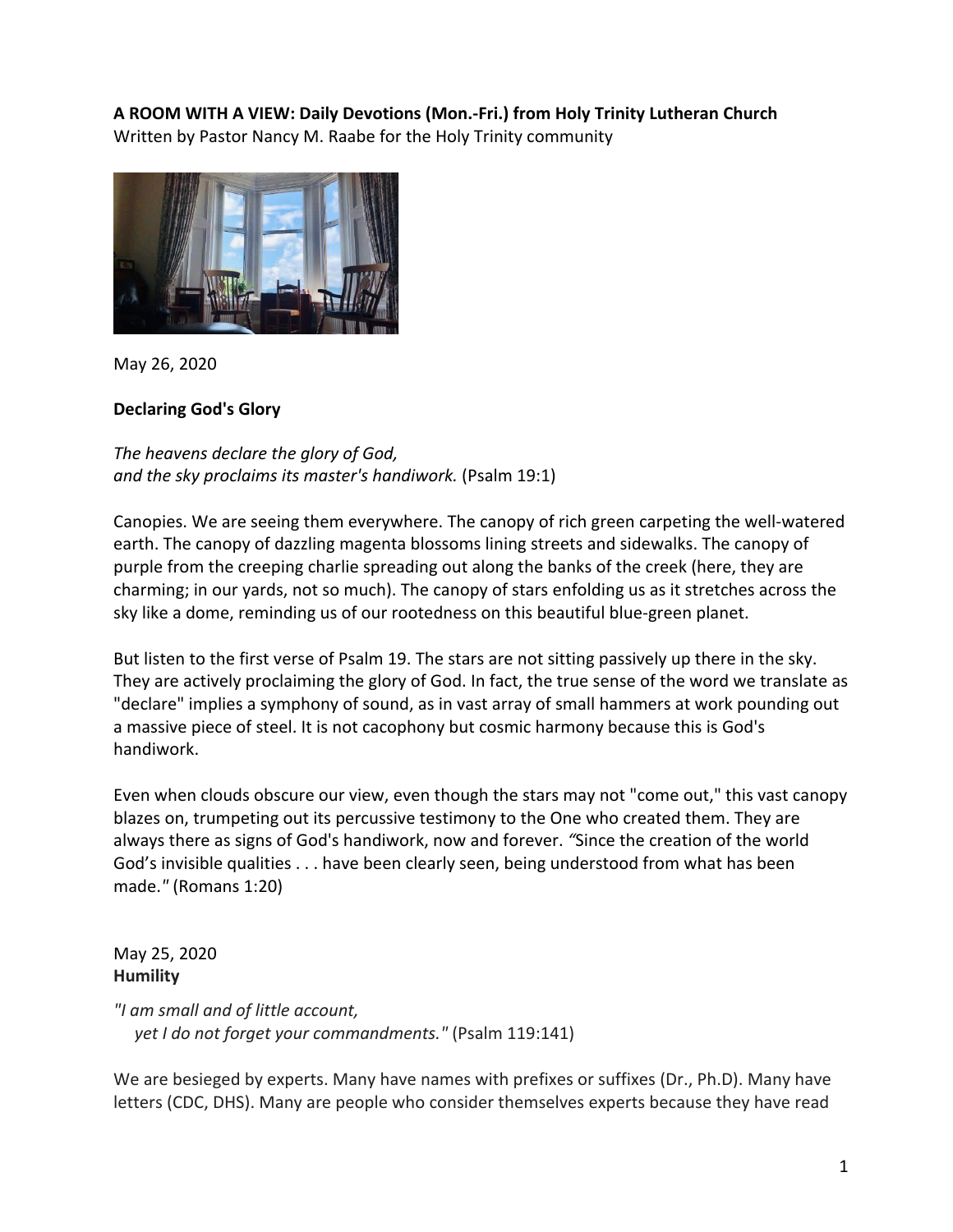widely in their preferred news outlets. Some claim to be experts even though they haven't read widely. And then there's the constant seismic shift going on, like a small rolling earthquake; even for those who really know what they're talking about, the landscape keeps changing as understandings change.

It can become overwhelming for those of us trying to weed through the thicket of information. This is the cloud that had settled on me recently. Am I doing too much? Not enough? What is the next step forward? How do we know if it is the right step? Experts, please tell us what to do!

Then I came upon this verse. Each of us is just a dot in the global landscape of human uncertainty. We are trying to do the best we can with who we are and what God has given us. Boasting about our expertise will only sow seeds of division. Especially now, there is no place for pride.

We may be of little account in the eyes of the world, but not in God's eyes. God treasures each of us for who we are and sustains our every breath. It is our duty and delight to cling to God's commandments, especially the new commandment to love one another as Jesus has loved us. At the end of each day if we can say, "I did my best in love," then *that* is cause for boasting.

May 22, 2020

# **The nearness of God**

*Seek the Lord while he may be found, call upon him when he is near....* (Isaiah 55:6)

"How are you doing with all this?" we are constantly asking each other. Well, what can we say? "Doing the best I can." "Hanging in there." "As well as can be expected."

I have to say there was a stretch when I was not doing as well as could be expected. Perhaps this has been true of you also. Well, who wouldn't admit to it at some point? The hurricane of change that has come so suddenly upon the world--the *world*--in almost every aspect of public life is testing our ability to remain upright. Some of us may be bending like palm trees in Category 3-force winds.

Then this verse from Isaiah 55 above popped into my consciousness. It was embedded in my mind anyway because a dear friend once set it to music as a stirring vocal solo. (Music has a way of fixing words deep in our brains.) Thanks be to God that the Holy Spirit pulled this verse to the surface at just the right moment. All of a sudden I felt inexpressible relief. God's abiding presence is unshakable. No matter what the storms of life, God is "a very present help in trouble," just waiting for us to turn to him--not handing us solutions on a silver platter but simply being our rock, our refuge, our stronghold.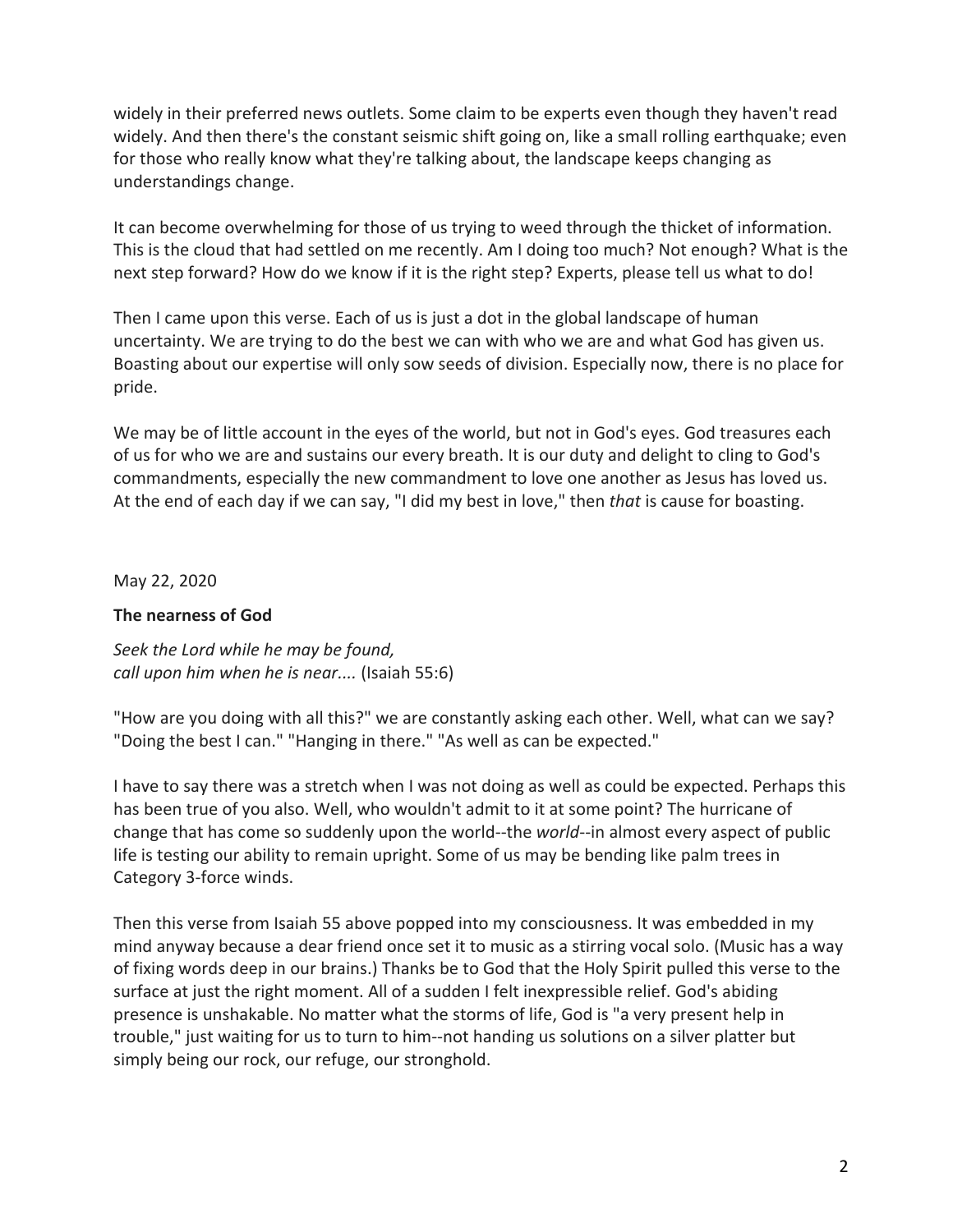The first step in seeking the Lord is remembering that he is there in the first place. Then, what a simple act it is to turn to him! When may he be found? When is he near? Always.

### May 21, 2020

### **But some doubted**

Today is the Ascension of Our Lord. The Gospel of Matthew concludes with Jesus commissioning his disciples just before he ascends into heaven. "Go, therefore, and make disciples of all nations...." (Matthew 28:19).

But a puzzle presents itself as Matthew sets the scene two verses earlier. "Now the eleven disciples went to Galilee, to the mountain to which Jesus had directed them. When they saw him, they worshiped him; but some doubted."

# Some doubted?

We know the story of "doubting Thomas," the disciple in John's Gospel who demanded to see the resurrected Jesus with his wounds before he would believe he had risen. But "*some* doubted" implies more than one. So here in Matthew 28 we have at least a few among the 11--Jesus' most faithful followers, those upon whom he is depending to continue his work- who hold some measure of uncertainty about it all.

How can this be? Well, when you think about it, doubt is actually a central component of the life of faith. Just as Jesus says that those who think they see are blind (John 9:39), so those who think they have all the answers most surely do not. Belief is not a consequence of rock-solid certainty but a matter of trust. After all, no human can possibly have answers to life biggest mysteries! (Come up with a few of your own and you'll see how this is the case.)

Instead, the vitality of faith is located in asking better and better questions. It is within those that we gradually discern the constancy of God's presence and hear more and more clearly the voice of our Good Shepherd calling to us.

This same understanding can be applied to the maze we are currently having to navigate of how to get from the beginning of one day to the end, or one week to the next. No one person has all the answers. No one source can tell us exactly what the best thing is to do. We are taking in all the information and trying to figure it out as we go along.

But there IS one thing we can be certain of: God is present in the midst of every question we ask with arms of love extended. Whatever the situation, God is calling to us in love. Love is the magnet, the force, that draws us from one day to the next. Love straightens out the maze and gives us a clear path. Even in the midst of doubt, trust God and trust God's love to see us through.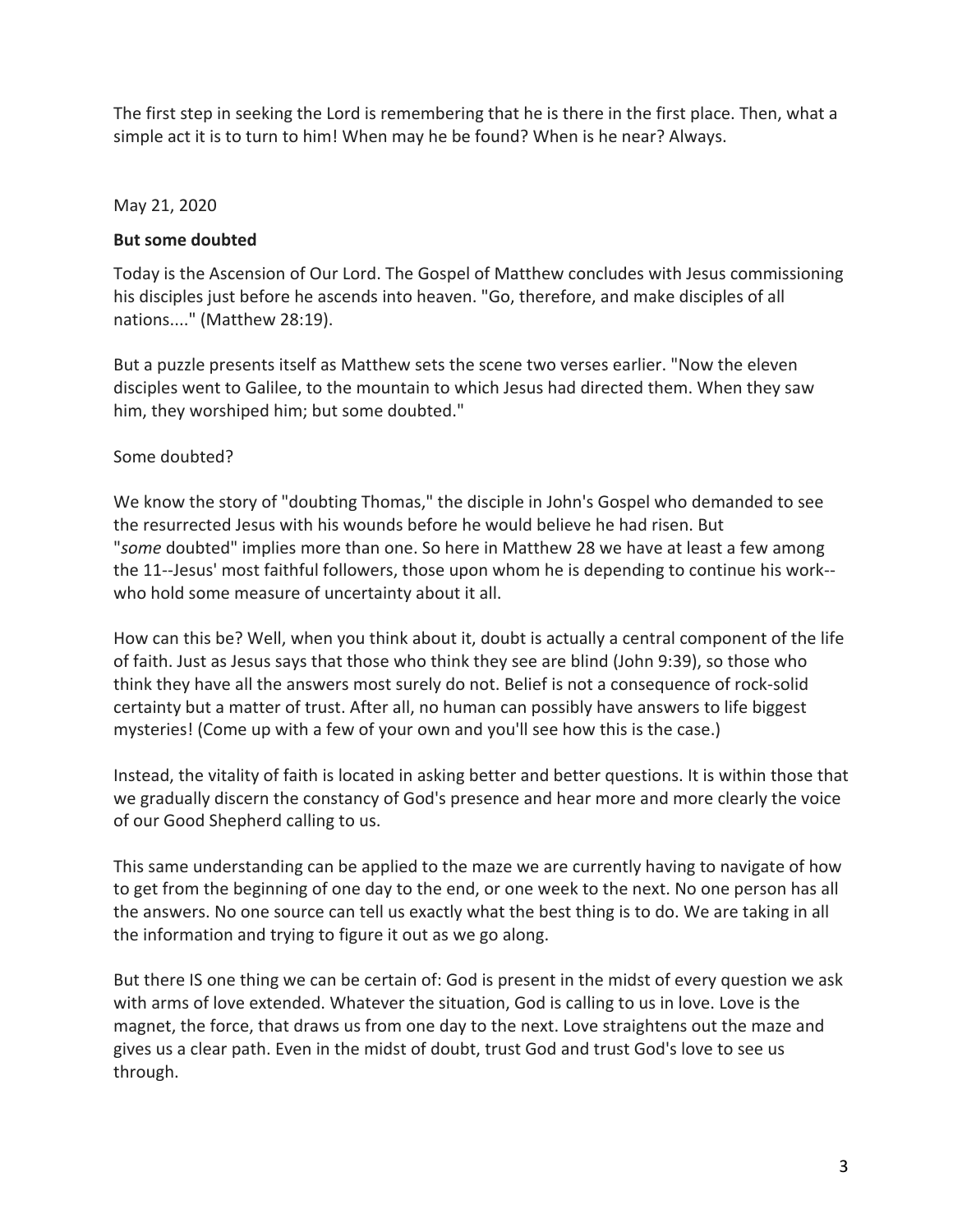May 20, 2020

# **New life, always**

*Look at the birds of the air; they neither sow nor reap nor gather into barns, and yet your heavenly Father feeds them.* (Matthew 6:26)

Like many of you, I love watching the activity of birds at our feeders and listening to their calls and chatter on my daily walks. Sometimes I am envious of them. They are able to be exactly what God created them to be--creatures that swoop, play, gather and sing. They are fully being birds, together.

Are we able to be fully who God created us to be? We have often reflected on how the risen Christ is most vividly present when people are gathered--for our faith community, meaning the church gathered for worship. Does not gathering deny a fundamental aspect of what it means to be human?

A book I am slowly making my way through is "Blueprint: The Evolutionary Origins of a Good Society" by Nicholas Christakis. At the outset he writes, "The capacity to band together to make societies is a biological feature of our species, just like our ability to walk upright." When we are not gathered, are we less human (or thinking of birds, when we cannot sing)?

This is a time like no other. The freedom to gather indoors in good conscience may not return to us for a prolonged period. This is a problem. But within every problem lies an opportunity, which is a secular way of saying "God always brings new life."

So we cannot gather for awhile. Society as we have known it will not evaporate. Instead, hear God inviting, bidding, *urging* us to explore new ways of creating society within the one we already know. Deeper and more meaningful conversations by phone: "Therefore confess your sins to one another, and pray for one another, that you may be healed" (James 5:16). Gathering online for worship (even if we're watching at different times, we still have the experience in common). Hearing music, liturgy, and the proclaimed word in new ways. Convening small groups by video for free conversation or directed study.

Ways of being together we haven't even thought of yet or are in the process of being invented!

As we are constantly discerning the shape of our life together, let love be our guide. "And now faith, hope, and love abide, these three; and the greatest of these is love." (1 Corinthians 13:13)

May 19, 2020

**Fear – not**

*The LORD is my light and my salvation -- whom shall I fear? The LORD is the stronghold of my life -- of whom shall I be afraid?* (Psalm 27:1)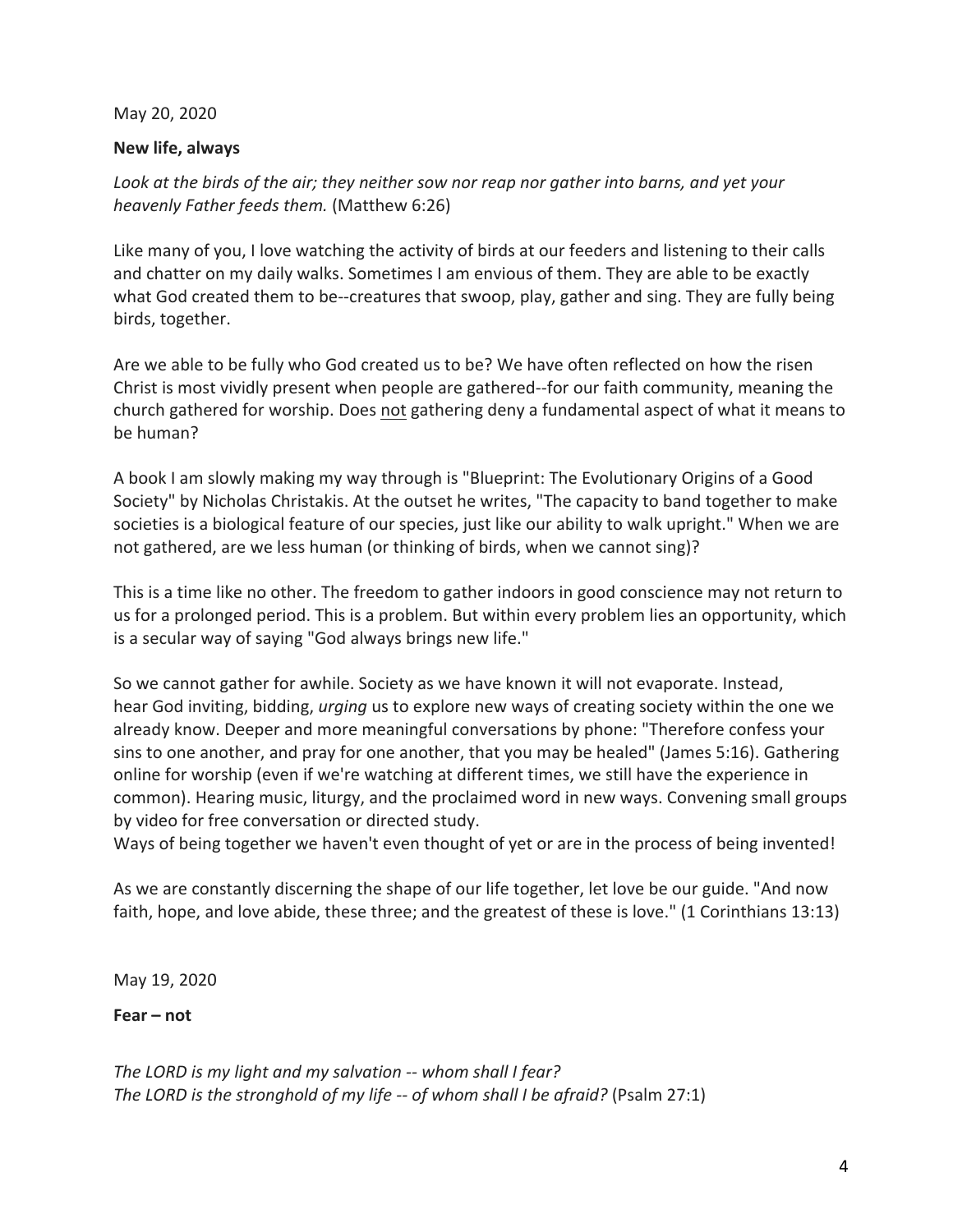It is a complication of this time that caution is being mistaken for fear. Decisions made out of what can be called "an abundance of caution," gauged solely to minimize the risk to others, are being interpreted as acts of fear.

There are two kinds of fear in scripture. One is fear of enemies, those whose purpose is to "steal and kill and destroy" (John 10:10). The other is fear of God, meaning the acknowledgement of God's majesty, power, and might, as in "The fear of the Lord is the beginning of wisdom" (Proverbs 9:10). In the latter we hear God thunder to Job, "Where were you when I laid the foundations of the earth....when the morning stars sang together and all the heavenly beings shouted for joy?" God is over all and in all. Who are we to think otherwise?

It seems to me that the caution being applied by institutional leaders to areas of our life brings both of these kinds of fear into focus, like binoculars. On the one hand, we are indeed confronted by an enemy. On the other hand, God's wise and powerful hand is leading us and God's love is supporting us. The act of "caution" acknowledges danger from a position of confidence, hope, and love.

Whenever anxiety threatens, I suggest calling to mind the verse that we wait all year to hear: "Fear not: for behold, I bring you tidings of great joy, which shall be to all people: For unto you is born this day in the city of David a Savior, which is Christ, the Lord." For in God's great gift of love lies our hope.

#### May 18, 2020

#### **Faithfulness and the Holy Spirit**

*Faithfulness shall spring up from the earth, and righteousness shall look down from heaven. The Lord will indeed grant prosperity, and our land will yield its increase. Righteousness shall go before the Lord and shall prepare for God a pathway.* (Psalm 85:11-13)

At first glance it may be difficult to fathom how these words could be speaking to us in the midst of this time. The number of Americans seeking unemployment benefits is released every Thursday; here's the update from May 14: "With the latest numbers, a total of about 36.5 million applications for unemployment insurance have been filed since the virus began shutting down businesses in mid-March. That's close to the level of all claims filed during the last recession, which ran for 18 months."

How can the church interpret "prosperity" in such a time?

We are especially challenged because the church at large seems to be caught in a mighty tug of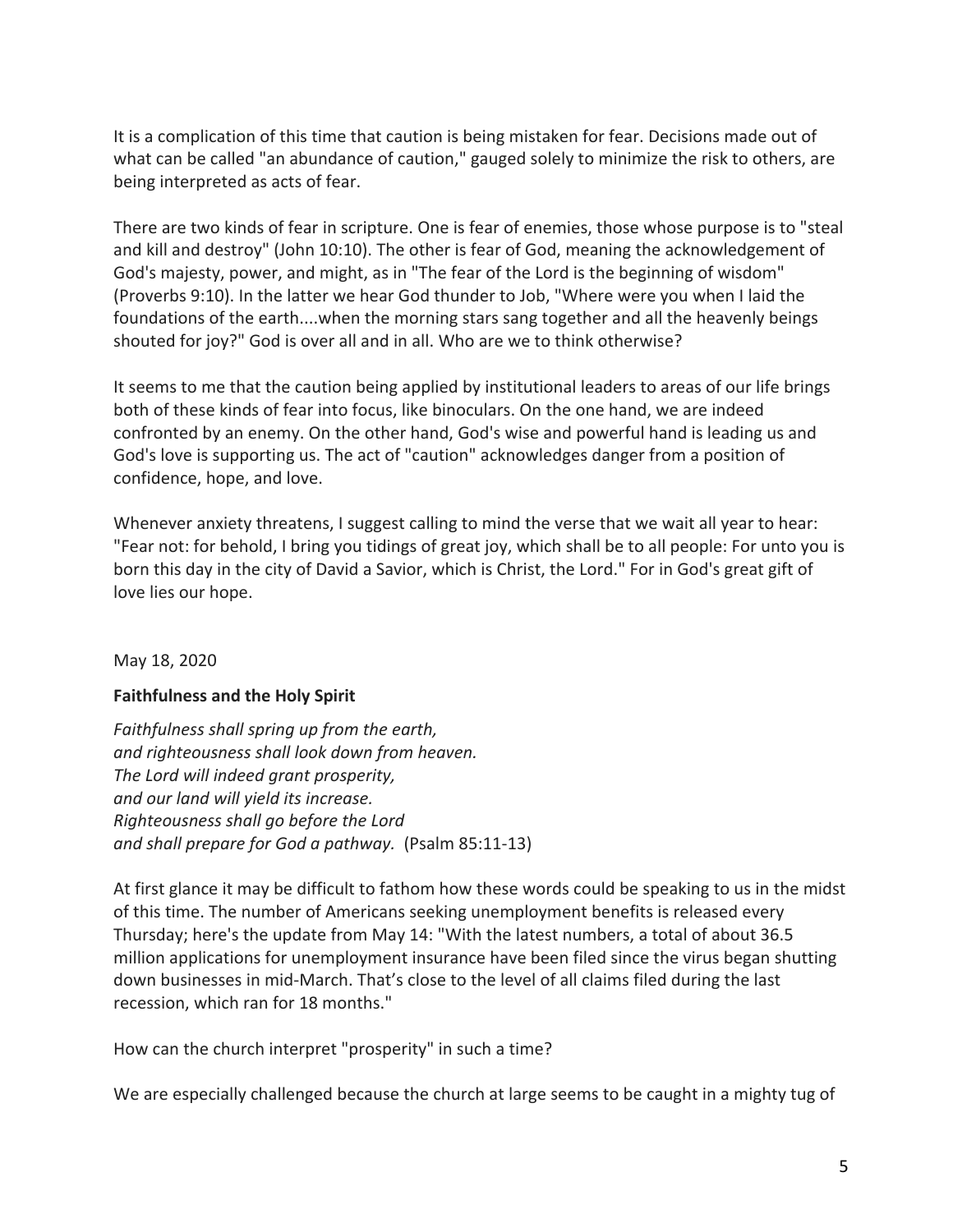war unique among modern-day institutions.

On one side is a fierce craving for the hope that in-person worship can bring, which has led some churches across the country to continue or to resume in-person gatherings. When I got up this morning I was greeted by a story posted last night about a single worshiper in California who potentially exposed 180 others to the virus on Mother's Day (I cross-checked, and it did happen): https://www.cnn.com/2020/05/17/us/covid-19-mothers-day-churchexposure/index.html

On the other side is the equally fierce desire for human well-being and to curb the spread of the virus by limiting in-person gatherings. At the moment this is where Holy Trinity is positioned.

How then can we be speaking of prosperity when we cannot even gather inside in groups larger than ten? I suggest replacing "prosperity" with the word "creativity" or "resourcefulness": "For the Lord will indeed grant resourcefulness, and our land will yield its increase."

God IS at work in this time. We simply must be on the alert to invite and harness the creativity of the Holy Spirit. Here's an example of how that can happen. Our son's wedding on May 16 was limited to 10 attendees inside the church that ended up being able to host us. At virtually the last minute the church offered the use of their video technology by which they stream their weekly services. As a result the total attendance--from around the country, around the world- was larger than it would have been, had all those invited actually showed up!

At present Holy Trinity does not have such technology. All we have is an iPhone. We are looking at the possibilities of outdoor and "drive-up" worship. In the meantime let's do what we can. How many of you are watching our weekly services? How many of you with children are watching at least through the children's message? How many are coming to our online Sunday School? Please do these things! It's only a half-hour of your time once a week. You can worship in your PJs with your coffee. Have the service on as your family shares Sunday brunch. Spread the word among family, friends, and on social media. Extraordinary possibilities for sharing the gospel are in our midst, right now. "Righteousness shall go before Lord...."

Your staff and council are bringing all the creativity we can muster to bear on this time, so that we may continue to be strengthened as a faith community. "Morning by morning new mercies I see....Great is thy faithfulness, Lord, unto me!"

May 15

# **The peace that passes all understanding**

*Peace I leave with you; my peace I give to you.* (John 14:27)

Jesus brings us this peace. But can we receive it when our hearts are filled with anxiety?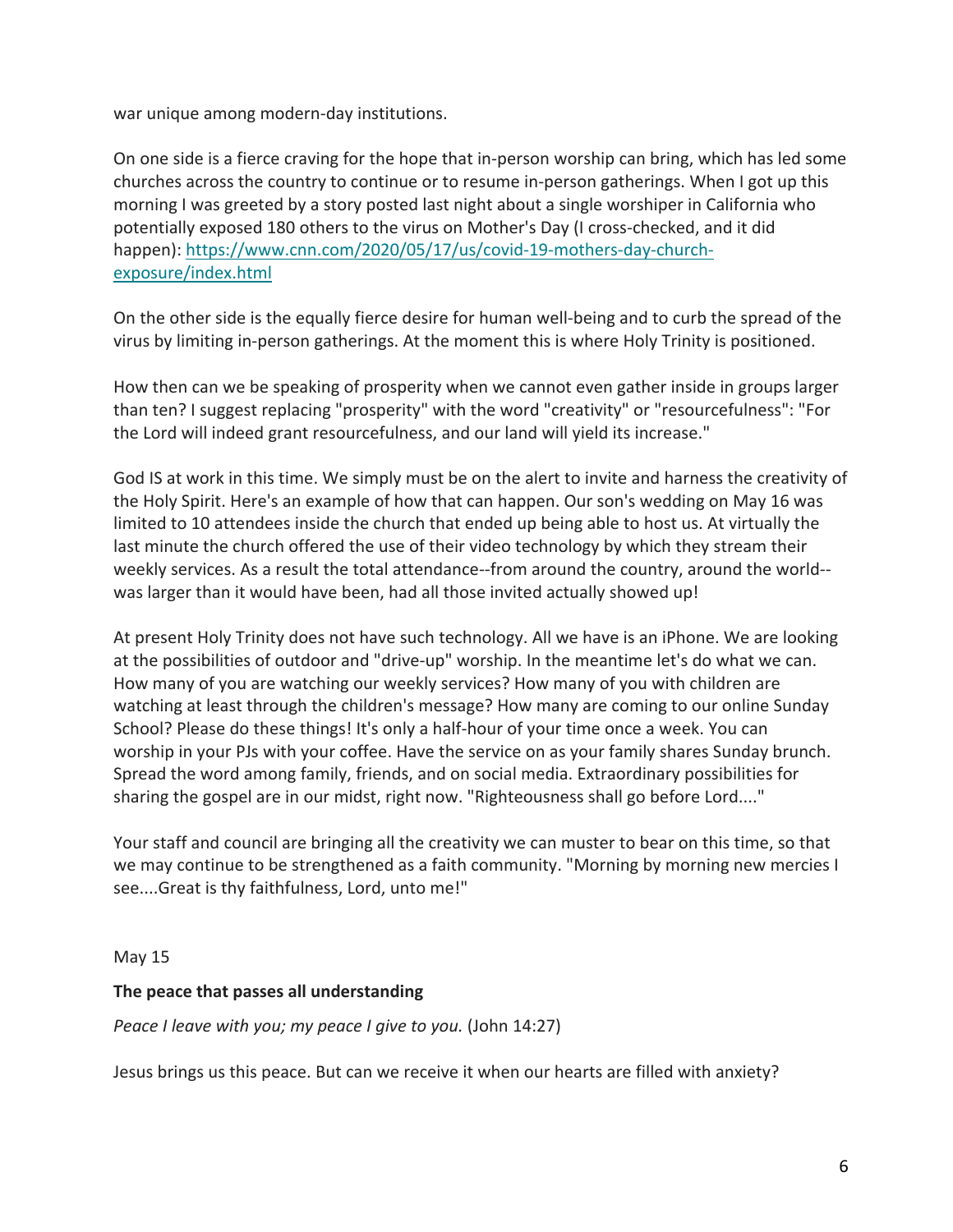Let's look back in John 14 to verse 23. Jesus is talking to Judas, whose heart was anything but peaceful at that moment. Jesus says, "Those who love me will keep my word, and my Father will love them, and we will come to them and make our home with them.'"

This is a capsule description of the Christian life. When we open ourselves to God's love, our hearts are filled to overflowing and that love is poured out into the world in acts of love for others. God the Father and the Son have made their home in our hearts. We are willing to lay our very lives down for the sake of others. Thinking not of our own convenience or our selfish desires, we will do anything to protect our neighbors and keep them safe.

This fullness of love brings the peace that passes all understanding. The turmoil of life is swirling around us. Has there yet been a calm day in the news cycle during the past two months? Yet the peace that comes from knowing God's love anchors our lives in Christ a way that no anxieties can shake. Judas knew no such peace; he went to his death filled with remorse for what he had done. Begin and end every day in love, and be confident that Holy Spirit will guide your every step.

May 14

# **No fear**

*God did not give us a spirit of fear, but of power, and of love, and of self-control.* (2 Timothy 1:7)

Haven't we all been caught up in the web of fear at one time or another these past two months? Fear snuck up on me for a short time as plans were being laid for our son's Martin's wedding, which is taking place in a church this Saturday on the original date with ten in attendance (others may Zoom in).

But as it became better known how easily the coronavirus is transmitted through aerosols, I became increasingly fearful -- not for myself but for my husband, who checks pretty much all the boxes in the high-risk category. I was shocked to observe the paralysis of fear creeping up on me. "This isn't like me," I thought. Of course we would still go, but a little voice on my left shoulder kept harping at me: Do nothing. Go nowhere. Then you'll be safe.

Then it hit me one morning as pale green leaves sparkled in the sun: Living this way is not living at all. I raised my arms to God. Let me be like that dancing leaf!

This verse from 2 Timothy reminds us that God has called us to be bold disciples. God gives us the power to share Jesus' love in words and actions, and the self-control to center our lives in Christ and to care for others through safe practices. These gifts of power, love, and self-control free us to live fully as the new creations in Christ who we became at our baptism.

Paul wrote this letter to Timothy from his prison cell in Rome knowing that his execution was imminent. "I am already being poured out as a libation, and the time for my departure has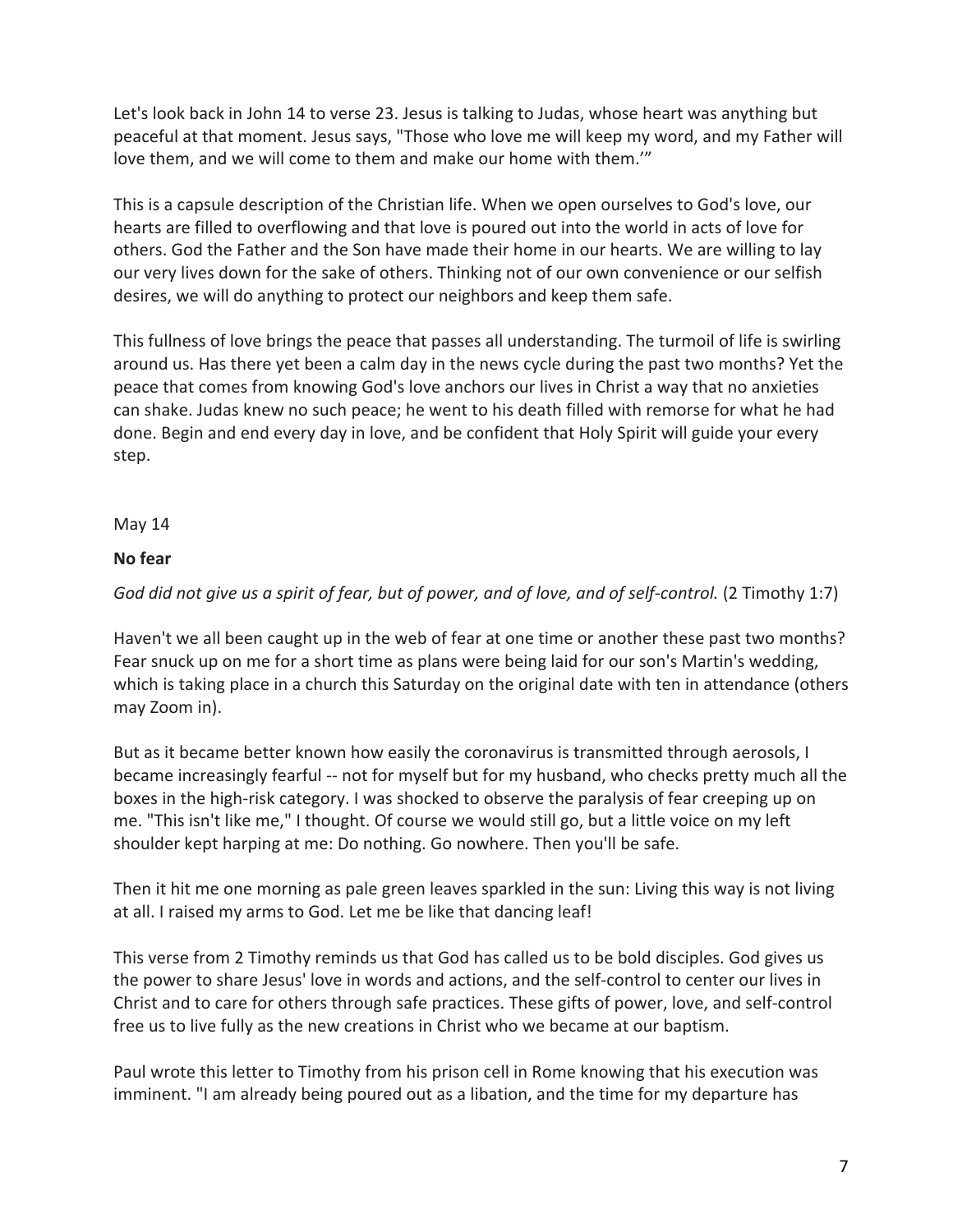come," he says a few chapters later. Paul is eager for Timothy to know that the resurrection of Jesus Christ is a cosmic "NO" to the fear of death, which drives every other form of fear that exists. If you let fear control you, death wins. Instead, take hold of the abundance that Jesus brings and let your life be a cosmic "YES."

May 13

### **Restore my life**

### *I stretch out my hands to you; my soul thirsts for you like a parched land.* (Psalm 143:6)

In our journey of faith there will be times when we feel dried up: our energy gone, our spirit dull, our hope evaporated. The demands of this time may be pushing some of us toward that. We keep veering from despair to hope and back again. Look to the left and you read that we are almost at our benchmarks for reopening. Look to the right and you read that the worst is is yet to come. I myself have been feeling weighed down, and finally realized I am grieving--grieving the loss of so much that we loved in life that, in the blink of an eye, has been stripped away. We are all in this together in loss as well as in virtual community.

Grief is isolating, and so is thirst. "Therefore my spirit faints within me," the psalmist cries out in verses just preceding. "My heart within me is appalled." (Psalm 143:4)

But by verse 6 the psalmist has made the life-restoring move: "I stretch out my hands." When we find ourselves on the verge of desolation, let us do the same. Do it visibly. Reach out to God and pray aloud for the spiritual nourishment that God alone can provide, the "spring of water gushing up to eternal life" (John 4:14). Do it on your walks as I do (my dog always turns his head, thinking I'm talking to him). All we need do is ask. For only God can restore our life--not returning it to what it was before, but fashioning it into something new. A new creation, full of surprise and the joy of discovery.

What if we cannot physically come back together in the church building for an indefinite time? Here is the good news: We will not die of thirst. We will stretch out our hands, we will lift our cry, and God will make of us something new. Peace be with you - Pastor Raabe

May 12, 2020

.

# **Spring Symphony**

*Let the heavens rejoice, and let the earth be glad; ...let the field by joyful and all that is therein. Then shall the trees of the wood shout for joy. (Psalm 96:11-12)*

For many of us, the daily outdoor walk (or two, or three, or four) is a saving grace. What a multidimensional tapestry of life we find around us! No longer does ice crackle merrily under our feet.